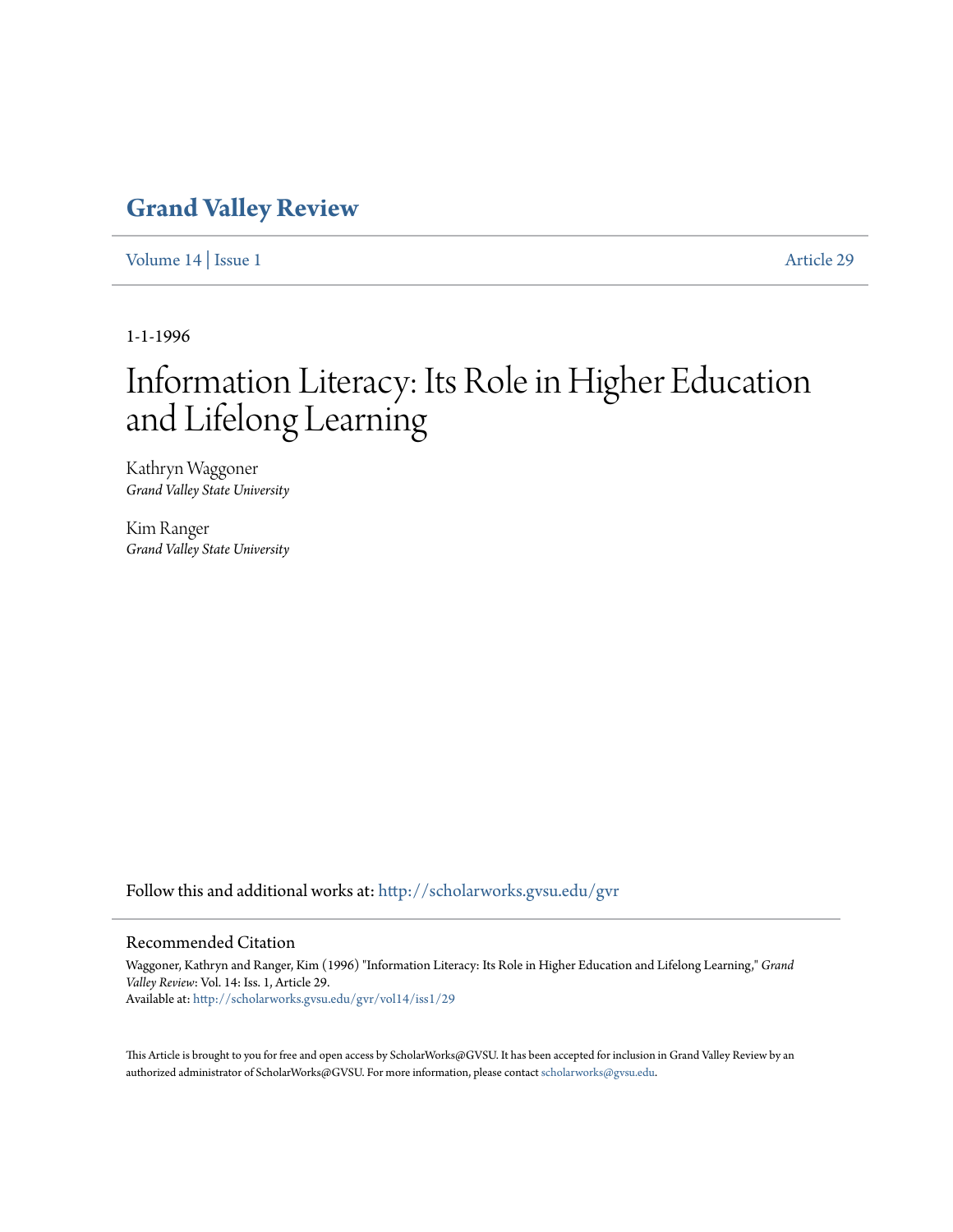# **INFORMATION LITERACY: ITS ROLE IN HIGHER EDUCATION AND LIFELONG LEARNING**

# *by Kathryn Waggoner and Kim Ranger*

Last spring the Library's response to the GVSU General Education Subcommittee's "General Education Survey" stated: "The Library faculty believes that information literacy is a primary goal of general education. . . . Whatever program the rest of the faculty decides to adopt, information literacy should be a key part, and GVSU Library faculty as information professionals should play a key role .... Information literacy should be taught at every level since the development of advanced subject expertise requires increasingly sophisticated information retrieval skills." This article provides a rationale for our recommendation.

## **What is information literacy?**

It is an understanding of how information is generated, organized, and disseminated; of how to retrieve and evaluate information; and of how to make effective and competent use of information. The Final Report of the American Library Association Presidential Committee on Information Literacy (1989, p. 4) defines an information literate person as someone who is "able to recognize when information is needed and" has "the ability to locate, evaluate, and use effectively the needed information." William Demo (1986, ERIC abstract) calls information literacy "a new intellectual skill that will enable us to be masters of new communications and information technologies." In the "Library Literacy" column of RQ, Craig Gibson (1995, p. 32) does not define information literacy as such but describes the research process:

The researcher must begin by posing a good research question and must use critical thinking skills to know what is a good question .... He or she must plan a flexible strategy or set of strategies that uses a variety of tools to locate information; the searcher must bring some disciplined thought to bear on developing the strategies and must make informed choices about tools and sources to use. Initial search results from databases must be screened with an eye for relevance, authoritativeness, and appropriateness. This, again, involves making informed choices. Further evaluation of the information must follow in greater depth, using criteria and good judgment. Ideally, the searcher will conclude with self-questioning about better ways of conducting the research next time, with development of appropriate standards for making better choices throughout the entire process.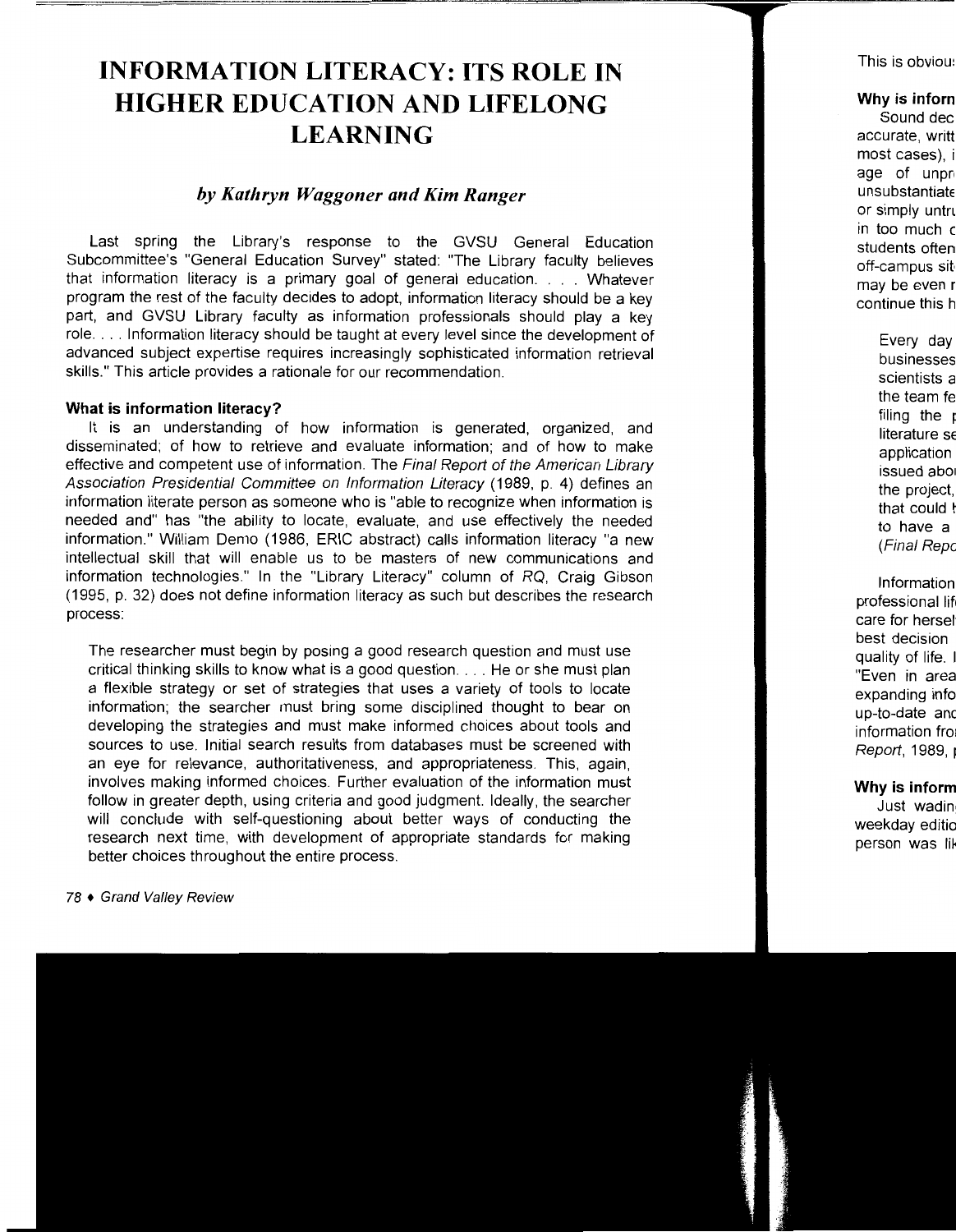This is obviously the research process of one who is information literate.

# **Why is information literacy important?**

Sound decisions and beliefs are based on good information. "Good" information is accurate, written by people with expertise in the field, based on the latest findings (in most cases), intelligible, and relevant to the question or issue at hand. We live in an age of unprecedented information growth; but much of the information is unsubstantiated opinion or propaganda, based on faulty reasoning, distorted, biased, or simply untrue. Americans, ignorant of what good information is or how to find it or in too much of a hurry to learn, opt for whatever information is at hand. College students often use the first article, book, or Internet message they find. Students at off-campus sites, not all of which are rich in easily accessible information resources, may be even more susceptible to this problem. If they don't learn differently, they will continue this habit after graduation, frequently with disastrous results. For example:

Every day lack of timely and accurate information is costly to American businesses. . . . A manufacturing company had a research team of three scientists and four technicians working on a project, and at the end of a year the team felt it had a patentable invention in addition to a new product. Prior to filing the patent application, the company's patent attorney requested a literature search. While doing the search, the librarian found that the proposed application duplicated some of the work claimed in a patent that had been issued about a year before the team had begun its work. During the course of the project, the company had spent almost \$500,000 on the project, an outlay that could have been avoided if it had spent the approximately \$300 required to have a review of the literature completed before beginning the project. (Final Report, 1989, p. 6)

Information literacy is just as important to one's personal life as to one's professional life. Imagine, for example, someone whose elderly mother can no longer care for herself. What are the options? They must be found and evaluated before the best decision can be made. Finding the right information has a direct bearing on quality of life. Ignorance is not bliss, and what someone doesn't know can hurt him. "Even in areas where one can achieve an expertise, constantly changing and expanding information bases necessitate an ongoing struggle for individuals to keep up-to-date and in control of their daily information environment as well as with information from other fields which can affect the outcomes of their decisions." (Final Report, 1989, p. 5)

# **Why is information literacy difficult to achieve?**

Just wading through all the information available today requires stamina. "A weekday edition of The New York Times contains more information than the average person was likely to come across in a lifetime in seventeenth century England."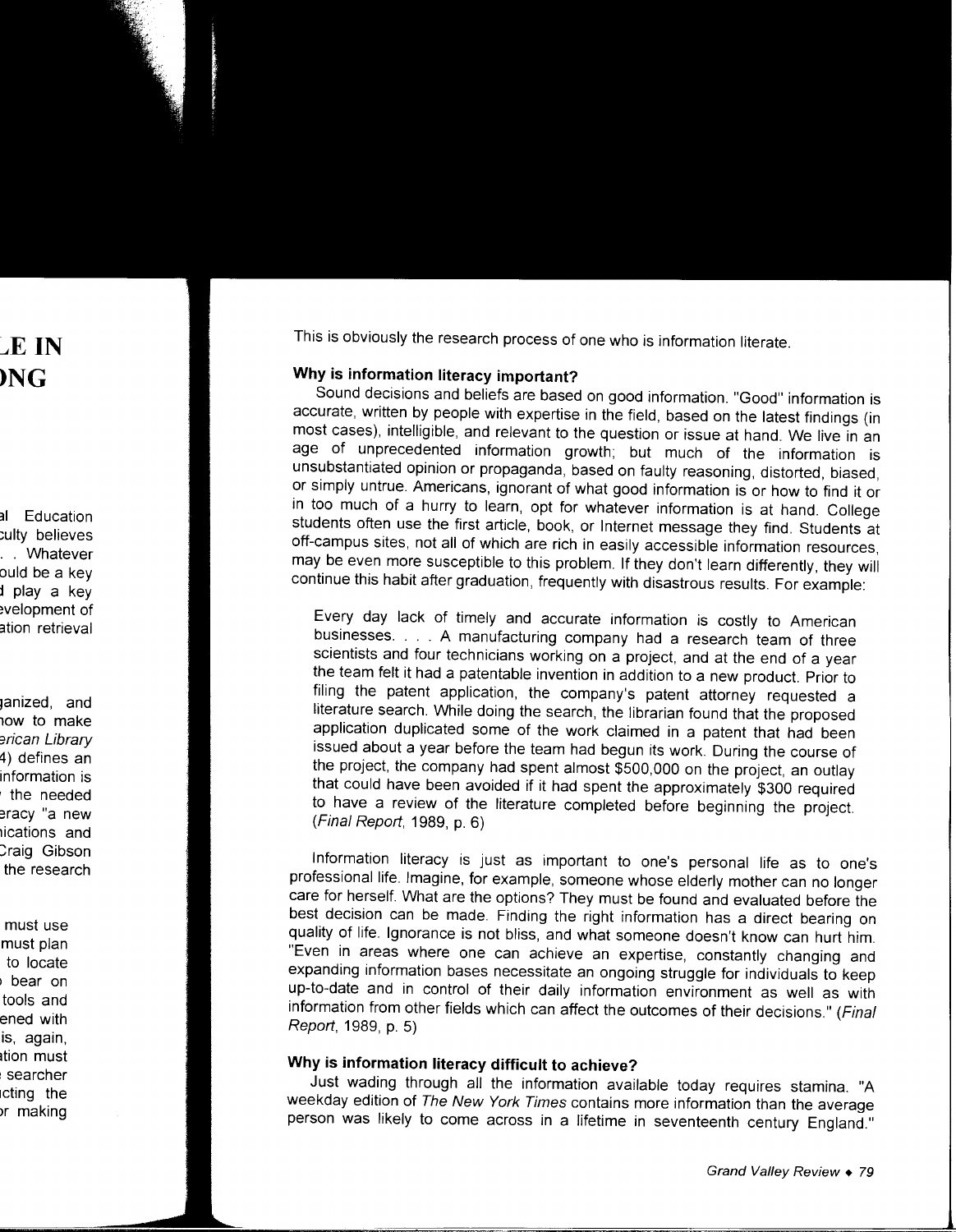(Wurman, 1989, p. 32) Yet the human brain does not process information any faster now than it did in the seventeenth century.

Technology is advancing faster than most people can keep up with. How many ways are there of disseminating information? Television, radio, newspapers, books, magazines, journals, the Internet, CD-ROM databases, diskettes, microfilm, videocassettes, online services such as Prodigy and America Online, interactive TV in some places, the telephone, personal communication, and more. Learning to access information from all these places is not easy. Further complicating the matter, there is not one way but many ways of finding information in all these sources. How many ways are there of finding information on the Internet, for example? There are gophers, WAIS, Usenet groups, FTP sites, listservs, e-mail, etc. There are web browsers, such as Netscape, Mosaic, Spry Mosaic, Cello, and Lynx. These are all different, with different protocols. Within a browser, there are multiple search engines: Webcrawler, Yahoo, lnfoseek, Lycos, Alta Vista, and Open Text, to name only a few. There are also different ways of connecting to the Internet.

Is there one kind of software for searching CO-ROMs? No, there is not even one kind of CD-ROM. Some are textual, and some have images. Some have audio and/or video. Some are interactive. Some are full-text, and some yield only citations (some with abstracts and some not) to printed materials. Even if one learns how to search a particular database, tomorrow that database may be updated with new search features, or it may go from DOS-based to Windows-based, or it may change from only citations to full-text. It may even cease to be produced by one vendor with one kind of software and be produced by a different vendor with totally different software that has to be relearned. One day a government document must be read on microfilm; the next day it must be found on CD-ROM. Learning to search a database on Windows 3.1 is sufficient until Windows '95 comes out. The list goes on. The information industry has been highly impacted by technology; and this will not change in the near future, if ever.

Evaluating the plethora of information available on almost any subject also requires skill. Why is this author credible-what are her credentials? What is the date of the information in the source, and is that important in the subject area? Is the publisher reliable? For whom was the material written? Why was it written? How do the language and imagery contribute to the information-is it aimed at the emotional level, is it inflammatory or sensational? What biases are present in the author's assumptions? How did the author gather the data-did he use primary or secondary material? If primary, how was research conducted? Do charts/graphs/other illustrations actually substantiate or contribute to the text? Did the author document the sources she used? Is there an index or bibliography? All of these questions and more should be considered before accepting, quoting, or synthesizing the material.

## **How should information literacy be taught and by whom?**

"Bibliographic Instruction (81), which focuses on the need to make library patrons become more proficient in locating and using information, is a major contributor to information literacy." (Information for a New Age, 1995, ERIC abstract) Many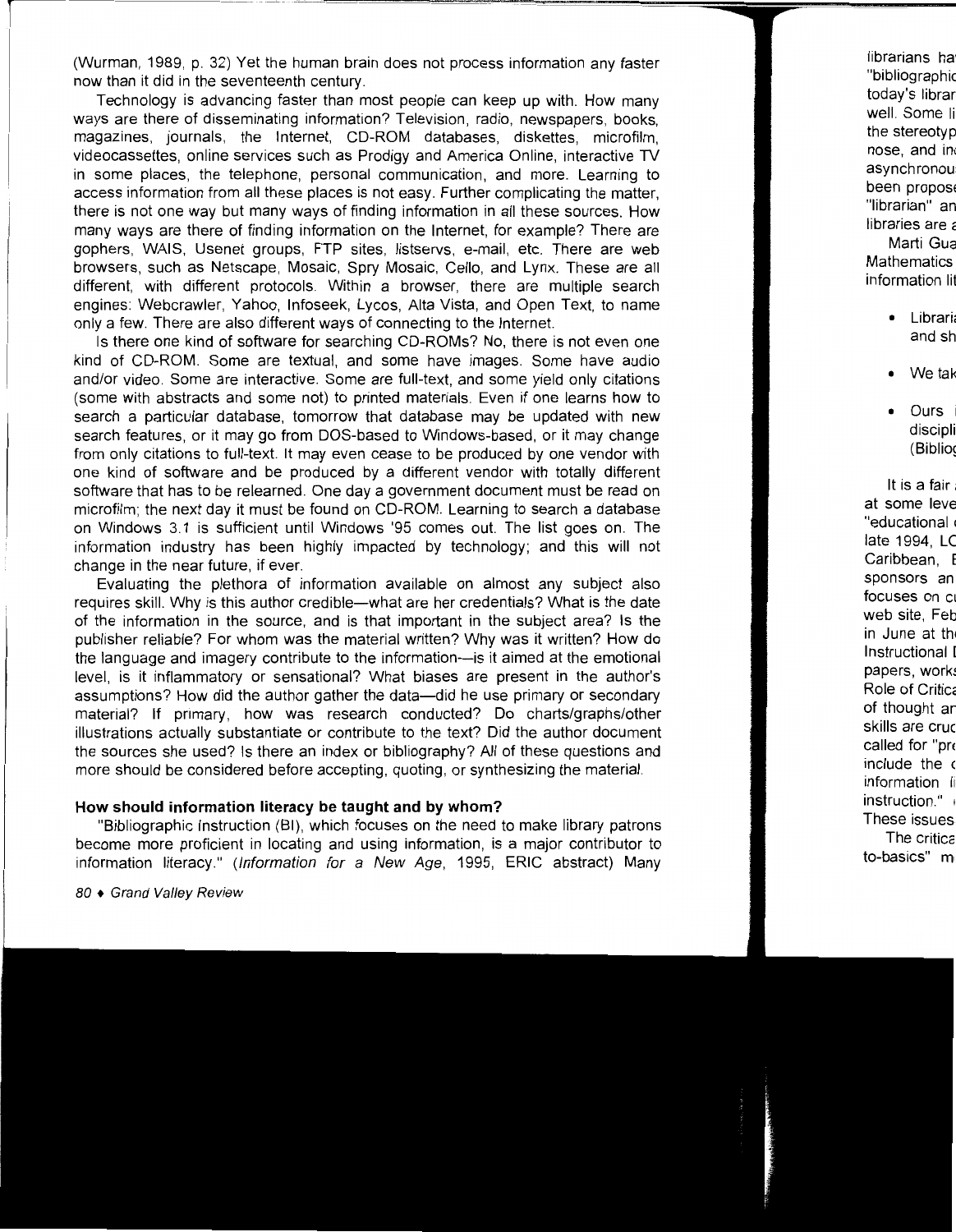librarians have opted for the term "research education" in place of the old term "bibliographic instruction," which implies teaching about only the printed word, since today's librarians are versant in teaching about electronic sources of information as well. Some librarians even find the term "librarian" confining, conjuring up as it does the stereotypical older woman, gray hair in a bun, glasses perched on the end of her nose, and index finger at her lips, shushing everyone in sight. This image is totally asynchronous with the contemporary university librarian. The term "cybrarian" has been proposed as a replacement. Most of the GVSU library faculty, however, prefer "librarian" and hope that library patrons have a more sophisticated idea of what libraries are and of what librarians do.

Marti Guarin, Head Librarian at the Furnas Information Resource Center, Illinois Mathematics and Science Academy, gives three reasons why librarians should teach information literacy:

- Librarians' expertise is in organizing, accessing, evaluating, focusing, using and sharing information.
- We take graduate level studies to learn how to deal with information.
- Ours is the only interdisciplinary discipline; in an increasingly interdisciplinary world, discipline-based information studies will be limiting. (Bibliographic Instruction LISTSERV [BI-L], April 5, 1995)

It is a fair assumption that most or all university libraries teach information literacy at some level. The LOEX Clearinghouse for Library Instruction is an international "educational clearinghouse for all sorts of materials used in library instruction .... In late 1994, LOEX had approximately 600 member libraries in the U.S., Canada, the Caribbean, Europe, Australia, Israel, Lebanon, and South Africa. LOEX also sponsors an annual library instruction conference each May. This conference focuses on current issues in instruction and the proceedings are published." (LOEX web site, February 9, 1996) The LOEX of the West 1996 conference will take place in June at the University of Washington in Seattle. Its theme is "Collaboration and Instructional Design in a Virtual Environment." In its call for proposals for conference papers, workshops, etc., LOEX enumerated six areas of interest, among them, "The Role of Critical Thinking in Library Instruction" and "Instructional Design." One school of thought among librarians involved in research instruction is that critical thinking skills are crucial to managing information needs. Under "Instructional Design," LOEX called for "presentations on instructional or curricular design issues. Possible topics include the changing nature of research; technology and instruction; integrating information literacy skills into academic curricula; lifelong learning and library instruction." (Liz Babbitt, uwepb@u.washington.edu, BI-L, December 18, 1995) These issues are major concerns of research education librarians.

The critical thinking movement in research education is competing with the "backto-basics" movement, which advocates teaching students how to use specific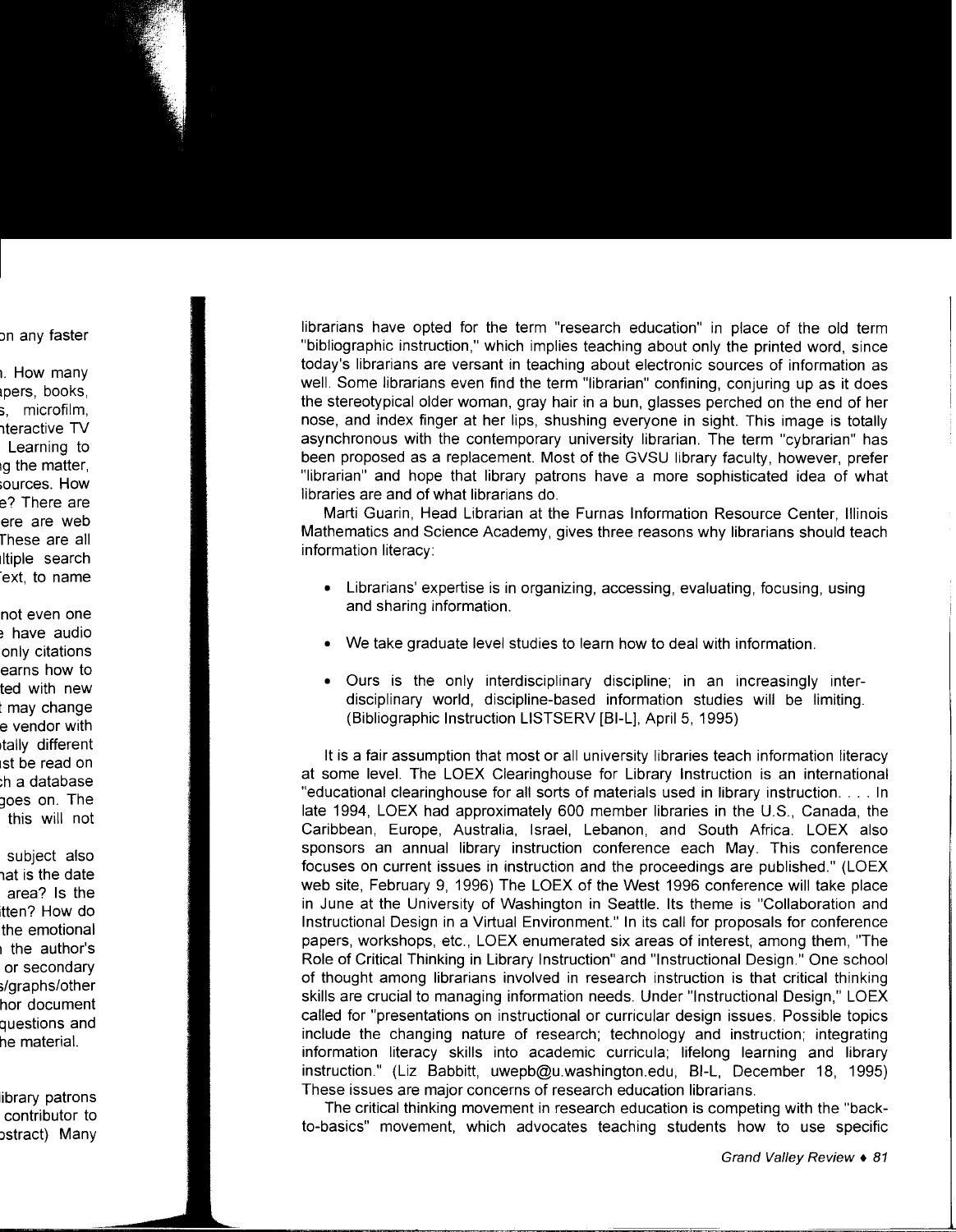information tools-e.g., how to use a particular library catalog, printed index, CD-ROM database, etc.—rather than concepts such as information structure and systems. Gibson points out the trouble with teaching only the basics:

Skills are usually tied to specific computers and search softwares, and teaching only skills creates a self-defeating situation where the student can't transfer any skill, knowledge, or competence across a variety of research problems. . . . The short-term, tool-oriented approach merely reinforces dependency because it does not seek to promote students' understanding of research questions, information systems, and their own information-seeking abilities and patterns. Teaching the basic skills while excluding teaching for understanding, which requires critical thinking on the part of instructor and students alike, perpetuates rote learning of rapidly proliferating and changing software tools. (1995, p. 31)

This is not to say that basic skills shouldn't be taught. They must be taught; but in order to equip students with the capability for lifelong learning, basic skills must be taught in a conceptual framework. Keyword, subject, boolean, and proximity searching, for examples, are going to be around in some form or other for a long time. Keyword searching may be called basic index searching, and subject searching may be called descriptor searching; but the concepts are the same. There will be enhancements and refinements all the time; but the "skeleton"-i.e., the theoretical model behind the way information is organized and accessed—is likely to remain. Searching is based on combining language elements (aka words!) in logical sequences; so it is the thought process involved in searching which is the most significant thing to learn.

Gibson asks and answers the crucial question in relation to critical thinking and research education:

Is it possible to teach critical thinking skills in an information environment characterized by multiple user interfaces and rapidly changing technological developments?

Yes, but only if we move past the mechanistic, tool-based model that is fixated precisely on teaching the plethora of user interfaces (which change often) as if the mechanics are the core of learning information skills. Learning to question well, reason out research problems, predict with confidence the location (or even the existence) of information, as well as evaluating the information found—these are the core skills. (1995, p. 33)

## **Why should information literacy be a part of general education?**

Every effort should be made to ensure that every Grand Valley State University graduate is information literate. Without information literacy skills, graduates are illequipped for lifelong learning. They are ill-equipped to manage their information needs. We live in a rapidly changing, complex world. Information literacy is no longer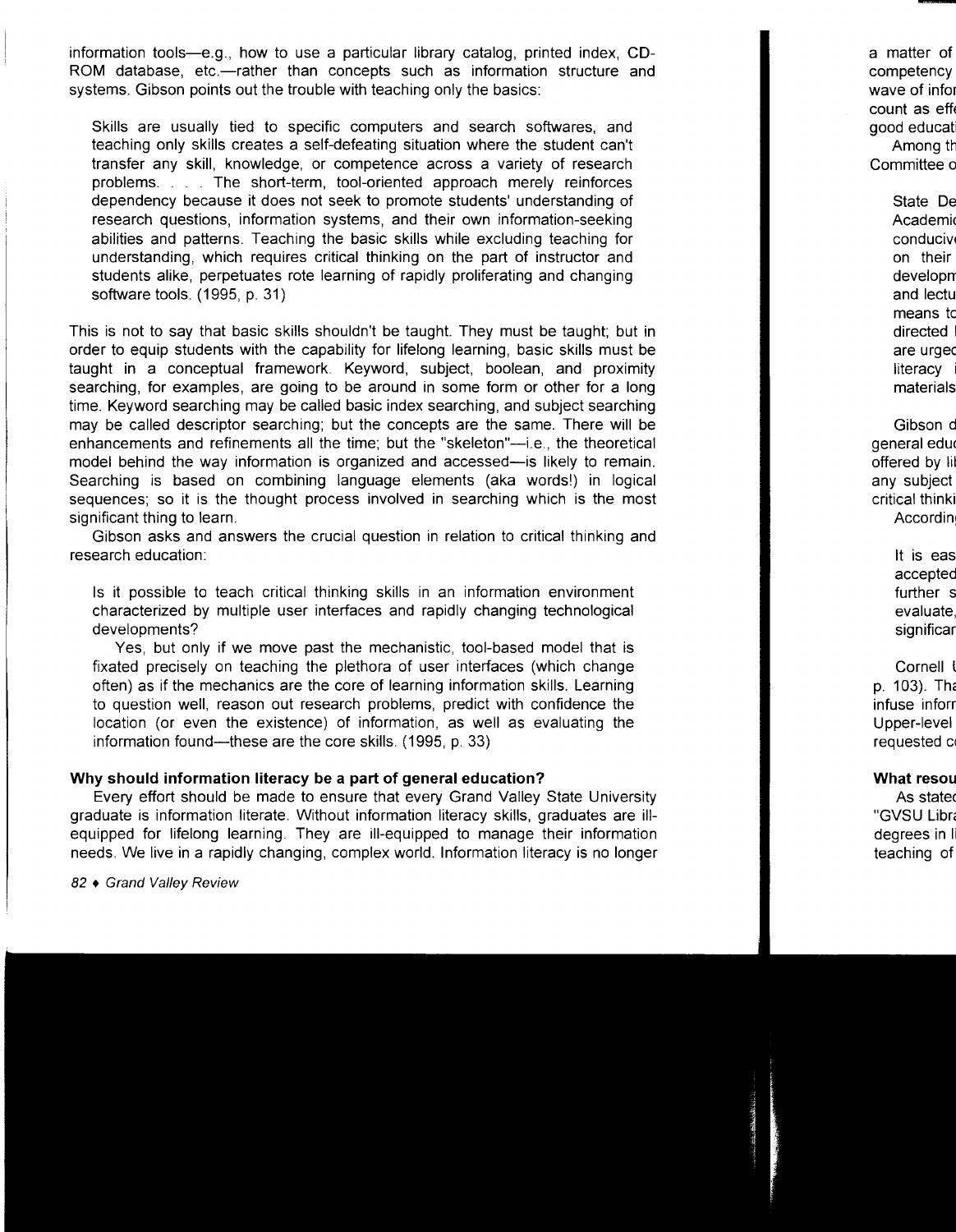a matter of looking up a title in a card catalog, if it ever was. It is a difficult competency to acquire, but it is a necessity. "Because we have been hit by a tidal wave of information, what used to suffice as literacy no longer suffices; what used to count as effective knowledge no longer meets our needs; what used to pass as a good education no longer is adequate." (Final Report, 1989, p. 13)

Among the six recommendations of the American Library Association Presidential Committee on Information Literacy in 1989 is this one:

State Departments of Education, Commissions on Higher Education, and Academic Governing Boards should be responsible to ensure that a climate conducive to students' becoming information literate exists in their states and on their campuses. Of importance are two complementary issues: the development of an information literate citizenry and the move from textbook and lecture-style learning to resource-based learning. The latter is, in fact, the means to the former as well as to producing lifelong, independent, and selfdirected learners. As is appropriate within their stated missions, such bodies are urged to do the following: To incorporate the spirit and intent of information literacy into curricular requirements, recommendations, and instructional materials. (Final Report, p. 15)

Gibson does not state specifically that information literacy should be part of the general education program in a university, but he does say that "instruction programs offered by libraries need more time and prominence within the curriculum. Teaching any subject with a critical thinking emphasis means more, not less, time because critical thinking is reflective and takes time." (1995, p. 31)

According to Maureen Pastine and Linda Wilson:

It is easy to forget subject content, dates, and facts taught. And what is accepted as truth today may be regarded as fallacy in future years based on further study and research. Thus, the ability to identify, locate, retrieve, evaluate, and use information in the life-long quest for learning becomes significant. ( 1992, pp. 95-96)

Cornell University is developing an entire information literacy curriculum (ibid, p. 103). That undertaking involves faculty from all units. Grand Valley should also infuse information literacy into the core curriculum, not just at the freshman level. Upper-level library instruction classes are being taught, but the number of classes requested could soon outstrip the librarians available to teach them.

# **What resources will be needed?**

As stated in the Library's response to the "General Education Survey" last spring: "GVSU Library faculty, as full-time information professionals with accredited graduate degrees in library and information science and many years of experience in effective teaching of information skills are best equipped to teach the information literacy